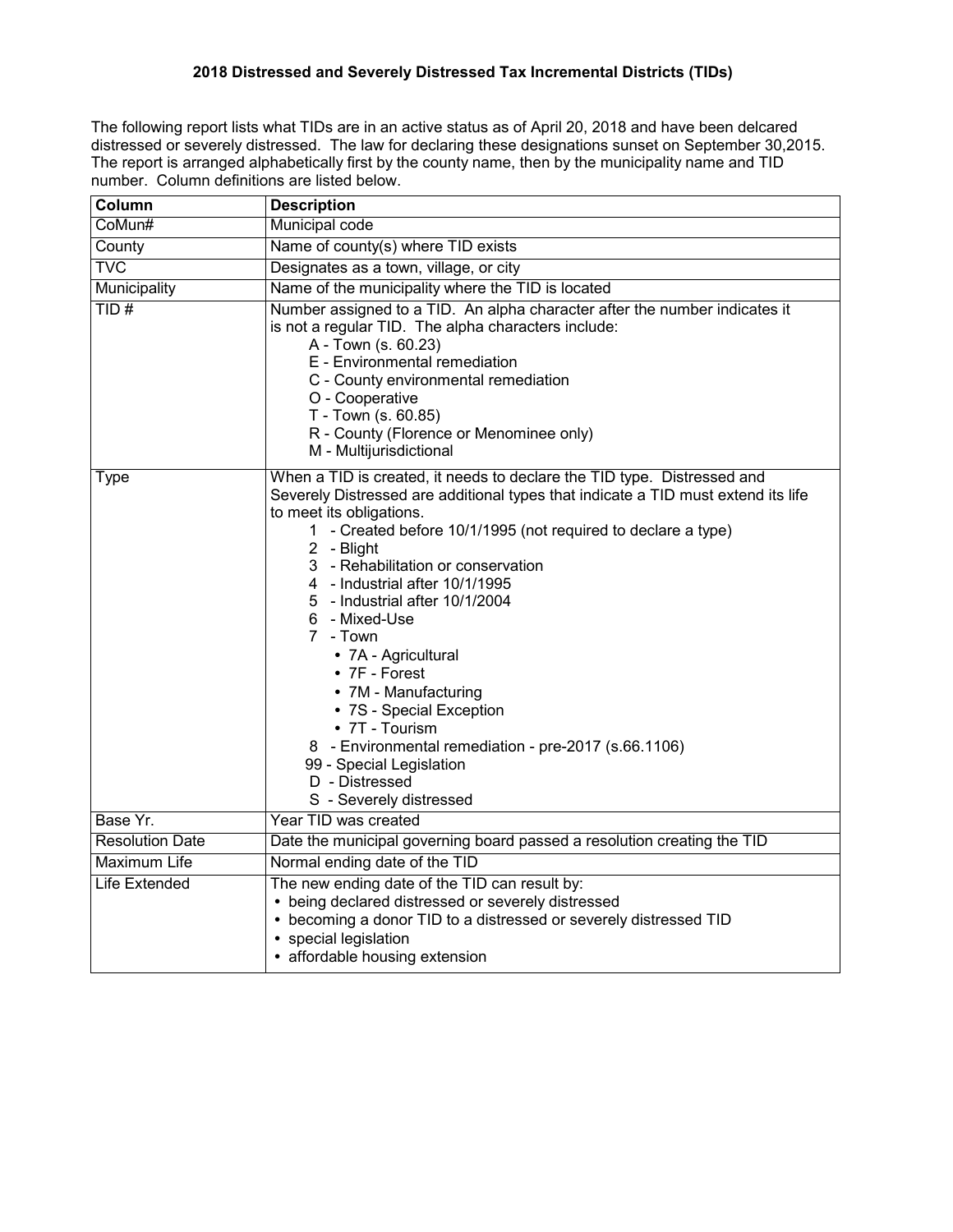## **Distressed and Severely Distressed Tax Incremental Districts** TID106WI DATE: 04/20/2018  **April 2018**

PAGE: 1

| CoMun# | County            | <b>TVC</b>        | <b>Municipality</b>    | TID# | <b>Type</b> | Base Yr. | <b>Resolution Date</b> | <b>Maximum Life</b> | <b>Life Extended</b> |
|--------|-------------------|-------------------|------------------------|------|-------------|----------|------------------------|---------------------|----------------------|
| 01291  | <b>ADAMS</b>      | <b>CITY OF</b>    | <b>WISCONSIN DELLS</b> | 003  | 3S          | 2005     | 05/17/2005             | 05/17/2032          | 05/17/2045           |
| 02201  | <b>ASHLAND</b>    | <b>CITY OF</b>    | <b>ASHLAND</b>         | 009  | 6D          | 2006     | 08/08/2006             | 08/08/2026          | 08/08/2036           |
| 03206  | <b>BARRON</b>     | <b>CITY OF</b>    | <b>BARRON</b>          | 003  | 6S          | 2005     | 05/11/2005             | 05/11/2025          | 05/11/2045           |
| 03116  | <b>BARRON</b>     | <b>VILLAGE OF</b> | <b>DALLAS</b>          | 002  | 2D          | 2001     | 06/11/2001             | 06/11/2028          | 06/11/2038           |
| 06251  | <b>BUFFALO</b>    | <b>CITY OF</b>    | <b>MONDOVI</b>         | 002  | 6D          | 2005     | 09/28/2005             | 09/28/2025          | 09/28/2035           |
| 07181  | <b>BURNETT</b>    | <b>VILLAGE OF</b> | <b>SIREN</b>           | 001  | 1D          | 1994     | 09/08/1994             | 09/08/2021          | 09/08/2031           |
| 09206  | <b>CHIPPEWA</b>   | <b>CITY OF</b>    | <b>BLOOMER</b>         | 004  | 6D          | 2005     | 08/10/2005             | 08/10/2025          | 08/10/2035           |
| 09211  | <b>CHIPPEWA</b>   | <b>CITY OF</b>    | <b>CHIPPEWA FALLS</b>  | 005  | 4D          | 1998     | 11/18/1997             | 11/18/2020          | 11/18/2030           |
| 09281  | <b>CHIPPEWA</b>   | <b>CITY OF</b>    | <b>STANLEY</b>         | 003  | 4D          | 2001     | 09/27/2001             | 09/27/2024          | 09/27/2034           |
| 10261  | <b>CLARK</b>      | <b>CITY OF</b>    | NEILLSVILLE            | 002  | 4D          | 1999     | 08/30/1999             | 08/30/2022          | 08/30/2032           |
| 10265  | <b>CLARK</b>      | <b>CITY OF</b>    | <b>OWEN</b>            | 003  | 3D          | 1996     | 09/24/1996             | 09/24/2023          | 09/27/2033           |
| 10265  | <b>CLARK</b>      | <b>CITY OF</b>    | <b>OWEN</b>            | 004  | 4D          | 2004     | 09/28/2004             | 09/28/2027          | 09/28/2037           |
| 11176  | <b>COLUMBIA</b>   | <b>VILLAGE OF</b> | <b>RANDOLPH</b>        | 002  | 1D          | 1995     | 09/25/1995             | 09/25/2022          | 09/25/2032           |
| 11177  | <b>COLUMBIA</b>   | <b>VILLAGE OF</b> | <b>RIO</b>             | 001  | 1D          | 1988     | 09/20/1988             | 09/20/2015          | 09/20/2025           |
| 11291  | <b>COLUMBIA</b>   | <b>CITY OF</b>    | <b>WISCONSIN DELLS</b> | 003  | 6S          | 2006     | 07/31/2006             | 07/31/2026          | 05/17/2045           |
| 14146  | <b>DODGE</b>      | <b>VILLAGE OF</b> | <b>LOMIRA</b>          | 004  | 5D          | 2006     | 12/07/2005             | 12/07/2025          | 12/07/2035           |
| 14176  | <b>DODGE</b>      | <b>VILLAGE OF</b> | <b>RANDOLPH</b>        | 002  | 1D          | 1995     | 09/25/1995             | 09/25/2022          | 09/25/2032           |
| 14292  | <b>DODGE</b>      | <b>CITY OF</b>    | <b>WAUPUN</b>          | 001  | 1D          | 1987     | 09/30/1987             | 09/30/2014          | 09/30/2024           |
| 15281  | <b>DOOR</b>       | <b>CITY OF</b>    | <b>STURGEON BAY</b>    | 002  | 1D          | 1994     | 09/06/1994             | 09/06/2021          | 09/06/2031           |
| 16281  | <b>DOUGLAS</b>    | <b>CITY OF</b>    | <b>SUPERIOR</b>        | 011  | 6D          | 2008     | 05/06/2008             | 05/06/2028          | 05/06/2038           |
| 17251  | <b>DUNN</b>       | <b>CITY OF</b>    | <b>MENOMONIE</b>       | 013  | 4D          | 2004     | 12/10/2003             | 12/10/2026          | 12/10/2036           |
| 20126  | FOND DU LAC       | <b>VILLAGE OF</b> | <b>FAIRWATER</b>       | 001  | 4D          | 1997     | 04/08/1997             | 04/08/2020          | 04/08/2030           |
| 22246  | <b>GRANT</b>      | <b>CITY OF</b>    | <b>LANCASTER</b>       | 003  | 6D          | 2006     | 02/20/2006             | 02/20/2026          | 02/20/2036           |
| 22147  | <b>GRANT</b>      | <b>VILLAGE OF</b> | <b>LIVINGSTON</b>      | 002  | 2D          | 1996     | 09/11/1996             | 09/11/2023          | 09/11/2033           |
| 24231  | <b>GREEN LAKE</b> | <b>CITY OF</b>    | <b>GREEN LAKE</b>      | 003  | 6D          | 2005     | 09/12/2005             | 09/12/2025          | 09/12/2035           |
| 24271  | <b>GREEN LAKE</b> | <b>CITY OF</b>    | <b>PRINCETON</b>       | 002  | 4D          | 2001     | 09/25/2001             | 09/25/2024          | 09/25/2034           |
| 28226  | <b>JEFFERSON</b>  | <b>CITY OF</b>    | <b>FORT ATKINSON</b>   | 006  | 4D          | 2000     | 01/18/2000             | 01/18/2023          | 01/18/2033           |
| 28141  | <b>JEFFERSON</b>  | <b>VILLAGE OF</b> | <b>JOHNSON CREEK</b>   | 003  | 1D          | 1995     | 09/25/1995             | 09/25/2022          | 09/25/2032           |
| 28291  | <b>JEFFERSON</b>  | <b>CITY OF</b>    | <b>WATERTOWN</b>       | 004  | 5D          | 2005     | 08/16/2005             | 08/16/2025          | 08/16/2035           |
| 28292  | <b>JEFFERSON</b>  | <b>CITY OF</b>    | <b>WHITEWATER</b>      | 004  | 1D          | 1990     | 10/10/1990             | 10/10/2017          | 10/10/2027           |
| 29221  | <b>JUNEAU</b>     | <b>CITY OF</b>    | <b>ELROY</b>           | 003  | 2D          | 1999     | 09/14/1999             | 09/14/2026          | 09/14/2036           |
| 29161  | <b>JUNEAU</b>     | <b>VILLAGE OF</b> | <b>NECEDAH</b>         | 002  | 1S          | 1995     | 08/31/1995             | 08/31/2022          | 08/31/2035           |
| 29261  | <b>JUNEAU</b>     | <b>CITY OF</b>    | <b>NEW LISBON</b>      | 009  | 1D          | 1991     | 07/02/1991             | 07/02/2018          | 07/02/2028           |
| 29261  | <b>JUNEAU</b>     | <b>CITY OF</b>    | <b>NEW LISBON</b>      | 010  | 1D          | 1991     | 07/02/1991             | 07/02/2018          | 07/02/2028           |
| 31201  | <b>KEWAUNEE</b>   | <b>CITY OF</b>    | <b>ALGOMA</b>          | 001  | 6D          | 2005     | 03/07/2005             | 03/07/2025          | 03/07/2035           |
| 33281  | <b>LAFAYETTE</b>  | <b>CITY OF</b>    | <b>SHULLSBURG</b>      | 003  | 2D          | 1997     | 05/06/1997             | 05/06/2024          | 05/06/2034           |
| 34201  | <b>LANGLADE</b>   | <b>CITY OF</b>    | <b>ANTIGO</b>          | 003  | 4S          | 1999     | 09/22/1999             | 09/22/2022          | 09/22/2039           |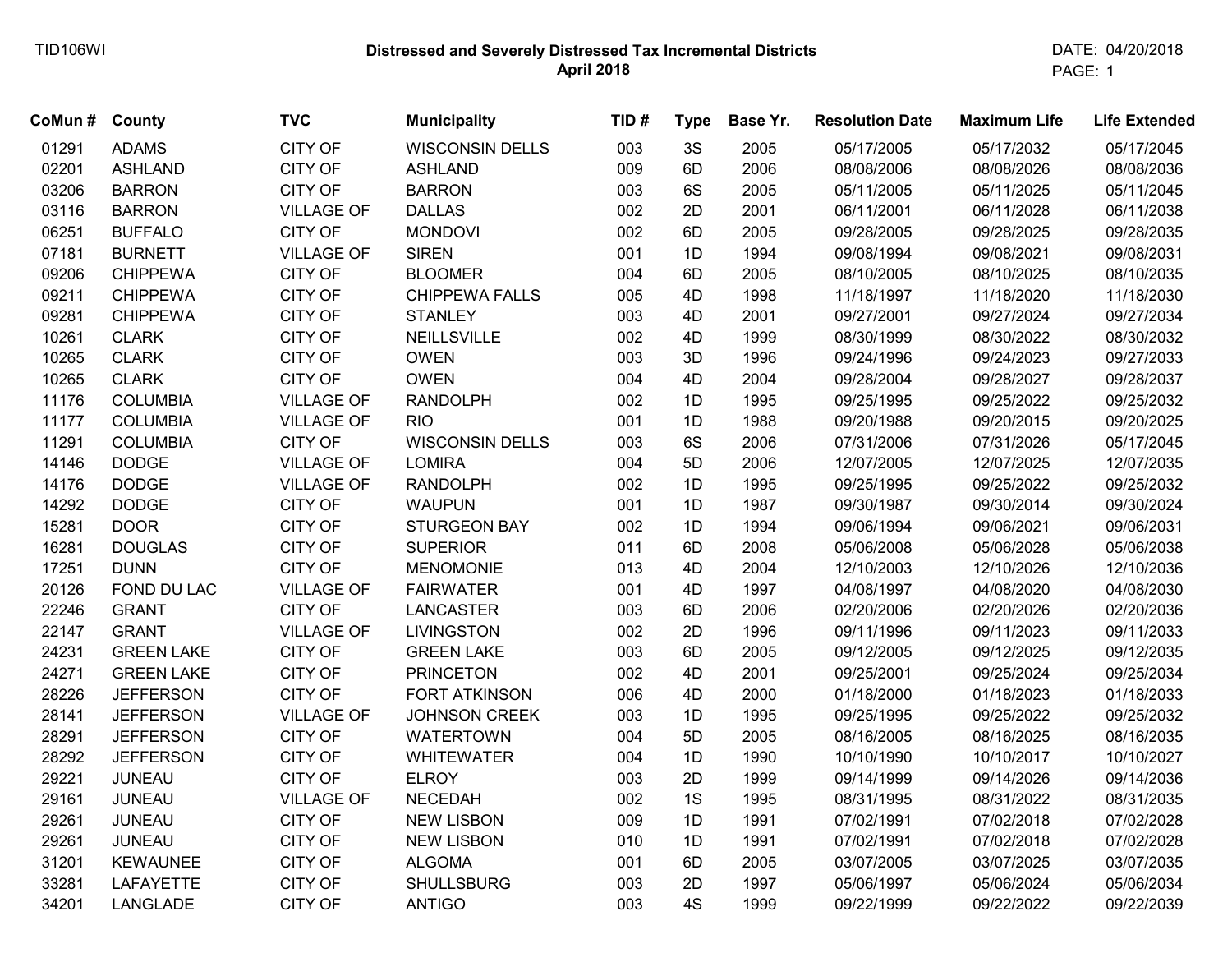## **Distressed and Severely Distressed Tax Incremental Districts** TID106WI DATE: 04/20/2018  **April 2018**

| CoMun# | County           | <b>TVC</b>        | <b>Municipality</b>    | TID# | <b>Type</b> | Base Yr. | <b>Resolution Date</b> | <b>Maximum Life</b> | <b>Life Extended</b> |
|--------|------------------|-------------------|------------------------|------|-------------|----------|------------------------|---------------------|----------------------|
| 35286  | <b>LINCOLN</b>   | CITY OF           | <b>TOMAHAWK</b>        | 002  | 4S          | 1997     | 06/17/1997             | 06/17/2020          | 06/17/2037           |
| 36251  | <b>MANITOWOC</b> | <b>CITY OF</b>    | <b>MANITOWOC</b>       | 012  | 4D          | 1999     | 08/16/1999             | 08/16/2022          | 08/16/2032           |
| 37102  | <b>MARATHON</b>  | <b>VILLAGE OF</b> | <b>ATHENS</b>          | 001  | 1D          | 1995     | 09/25/1995             | 09/25/2022          | 09/25/2032           |
| 37106  | <b>MARATHON</b>  | <b>VILLAGE OF</b> | <b>BROKAW</b>          | 001  | 4D          | 1997     | 09/29/1997             | 09/29/2020          | 09/29/2030           |
| 37121  | <b>MARATHON</b>  | <b>VILLAGE OF</b> | <b>EDGAR</b>           | 003  | 6D          | 2005     | 10/11/2004             | 10/11/2024          | 10/11/2034           |
| 37145  | <b>MARATHON</b>  | <b>VILLAGE OF</b> | <b>KRONENWETTER</b>    | 001  | 5S          | 2005     | 11/03/2004             | 11/03/2024          | 11/03/2044           |
| 37145  | <b>MARATHON</b>  | <b>VILLAGE OF</b> | <b>KRONENWETTER</b>    | 004  | 5D          | 2005     | 11/03/2004             | 11/03/2024          | 11/03/2034           |
| 37281  | <b>MARATHON</b>  | <b>CITY OF</b>    | <b>SCHOFIELD</b>       | 003  | 3D          | 1997     | 09/22/1997             | 09/22/2024          | 09/22/2034           |
| 38261  | <b>MARINETTE</b> | <b>CITY OF</b>    | <b>NIAGARA</b>         | 002  | 4D          | 1998     | 03/05/1998             | 03/05/2021          | 03/05/2031           |
| 39121  | <b>MARQUETTE</b> | <b>VILLAGE OF</b> | <b>ENDEAVOR</b>        | 001  | 1D          | 1993     | 07/06/1993             | 07/06/2020          | 07/06/2030           |
| 41185  | <b>MONROE</b>    | <b>VILLAGE OF</b> | <b>WARRENS</b>         | 001  | 2S          | 1998     | 05/21/1998             | 05/21/2025          | 05/21/2038           |
| 44201  | <b>OUTAGAMIE</b> | <b>CITY OF</b>    | <b>APPLETON</b>        | 003  | 1D          | 1993     | 11/04/1992             | 11/04/2019          | 11/04/2029           |
| 44136  | <b>OUTAGAMIE</b> | <b>VILLAGE OF</b> | <b>HORTONVILLE</b>     | 002  | 5D          | 2000     | 09/07/2000             | 09/07/2023          | 09/07/2033           |
| 47121  | <b>PIERCE</b>    | <b>VILLAGE OF</b> | <b>ELLSWORTH</b>       | 007  | 6D          | 2006     | 03/06/2006             | 03/06/2026          | 03/06/2036           |
| 48106  | <b>POLK</b>      | <b>VILLAGE OF</b> | <b>BALSAM LAKE</b>     | 003  | 4D          | 2004     | 08/02/2004             | 08/02/2027          | 08/02/2037           |
| 48106  | <b>POLK</b>      | <b>VILLAGE OF</b> | <b>BALSAM LAKE</b>     | 005  | 3S          | 2006     | 03/06/2006             | 03/06/2033          | 03/06/2046           |
| 48111  | <b>POLK</b>      | <b>VILLAGE OF</b> | <b>CENTURIA</b>        | 001  | 3S          | 1999     | 09/07/1999             | 09/07/2026          | 09/07/2039           |
| 48112  | <b>POLK</b>      | <b>VILLAGE OF</b> | <b>CLAYTON</b>         | 002  | 4D          | 1999     | 08/24/1999             | 08/24/2022          | 08/24/2032           |
| 48165  | <b>POLK</b>      | <b>VILLAGE OF</b> | <b>OSCEOLA</b>         | 002  | 1D          | 1992     | 08/06/1992             | 08/06/2019          | 08/06/2029           |
| 49173  | <b>PORTAGE</b>   | <b>VILLAGE OF</b> | <b>PLOVER</b>          | 005  | 6S          | 2005     | 09/21/2005             | 09/21/2025          | 09/21/2045           |
| 49191  | <b>PORTAGE</b>   | <b>VILLAGE OF</b> | <b>WHITING</b>         | 001  | 1D          | 1994     | 09/30/1994             | 09/30/2021          | 09/30/2031           |
| 51276  | <b>RACINE</b>    | <b>CITY OF</b>    | <b>RACINE</b>          | 010  | 4D          | 2003     | 04/14/2003             | 04/14/2026          | 04/14/2036           |
| 53221  | <b>ROCK</b>      | <b>CITY OF</b>    | <b>EDGERTON</b>        | 007  | 4D          | 2000     | 09/29/2000             | 09/29/2023          | 09/29/2033           |
| 53126  | <b>ROCK</b>      | <b>VILLAGE OF</b> | <b>FOOTVILLE</b>       | 001  | 4D          | 2000     | 09/28/2000             | 09/28/2023          | 09/28/2033           |
| 54246  | <b>RUSK</b>      | <b>CITY OF</b>    | <b>LADYSMITH</b>       | 005  | 4S          | 1997     | 03/25/1997             | 03/25/2020          | 03/25/2037           |
| 56171  | <b>SAUK</b>      | <b>VILLAGE OF</b> | <b>PLAIN</b>           | 002  | 6D          | 2006     | 07/12/2006             | 07/12/2026          | 07/12/2036           |
| 56276  | <b>SAUK</b>      | <b>CITY OF</b>    | <b>REEDSBURG</b>       | 003  | 4D          | 1998     | 03/09/1998             | 03/09/2021          | 03/09/2031           |
| 56276  | <b>SAUK</b>      | <b>CITY OF</b>    | <b>REEDSBURG</b>       | 006  | 2D          | 2000     | 07/10/2000             | 07/10/2027          | 07/10/2037           |
| 56181  | <b>SAUK</b>      | <b>VILLAGE OF</b> | <b>SAUK CITY</b>       | 007  | 4D          | 2005     | 03/29/2005             | 03/29/2025          | 03/29/2035           |
| 56291  | <b>SAUK</b>      | <b>CITY OF</b>    | <b>WISCONSIN DELLS</b> | 003  | 6S          | 2006     | 07/31/2006             | 07/31/2026          | 05/17/2045           |
| 58186  | <b>SHAWANO</b>   | <b>VILLAGE OF</b> | <b>TIGERTON</b>        | 001  | 4D          | 1996     | 09/16/1996             | 09/16/2019          | 09/16/2029           |
| 58191  | <b>SHAWANO</b>   | <b>VILLAGE OF</b> | <b>WITTENBERG</b>      | 001  | 4D          | 2000     | 09/25/2000             | 09/25/2023          | 09/25/2033           |
| 59165  | SHEBOYGAN        | <b>VILLAGE OF</b> | <b>OOSTBURG</b>        | 002  | 2D          | 2001     | 08/13/2001             | 08/13/2028          | 08/13/2038           |
| 55106  | <b>ST CROIX</b>  | <b>VILLAGE OF</b> | <b>BALDWIN</b>         | 007  | 6S          | 2007     | 09/12/2007             | 09/12/2027          | 09/12/2047           |
| 55261  | <b>ST CROIX</b>  | <b>CITY OF</b>    | <b>NEW RICHMOND</b>    | 008  | 6S          | 2005     | 06/13/2005             | 06/13/2025          | 06/13/2045           |
| 55181  | <b>ST CROIX</b>  | <b>VILLAGE OF</b> | <b>SOMERSET</b>        | 004  | 6D          | 2008     | 11/27/2007             | 11/27/2027          | 11/27/2037           |
| 60251  | <b>TAYLOR</b>    | <b>CITY OF</b>    | <b>MEDFORD</b>         | 006  | 4D          | 1996     | 09/17/1996             | 09/17/2019          | 09/17/2029           |